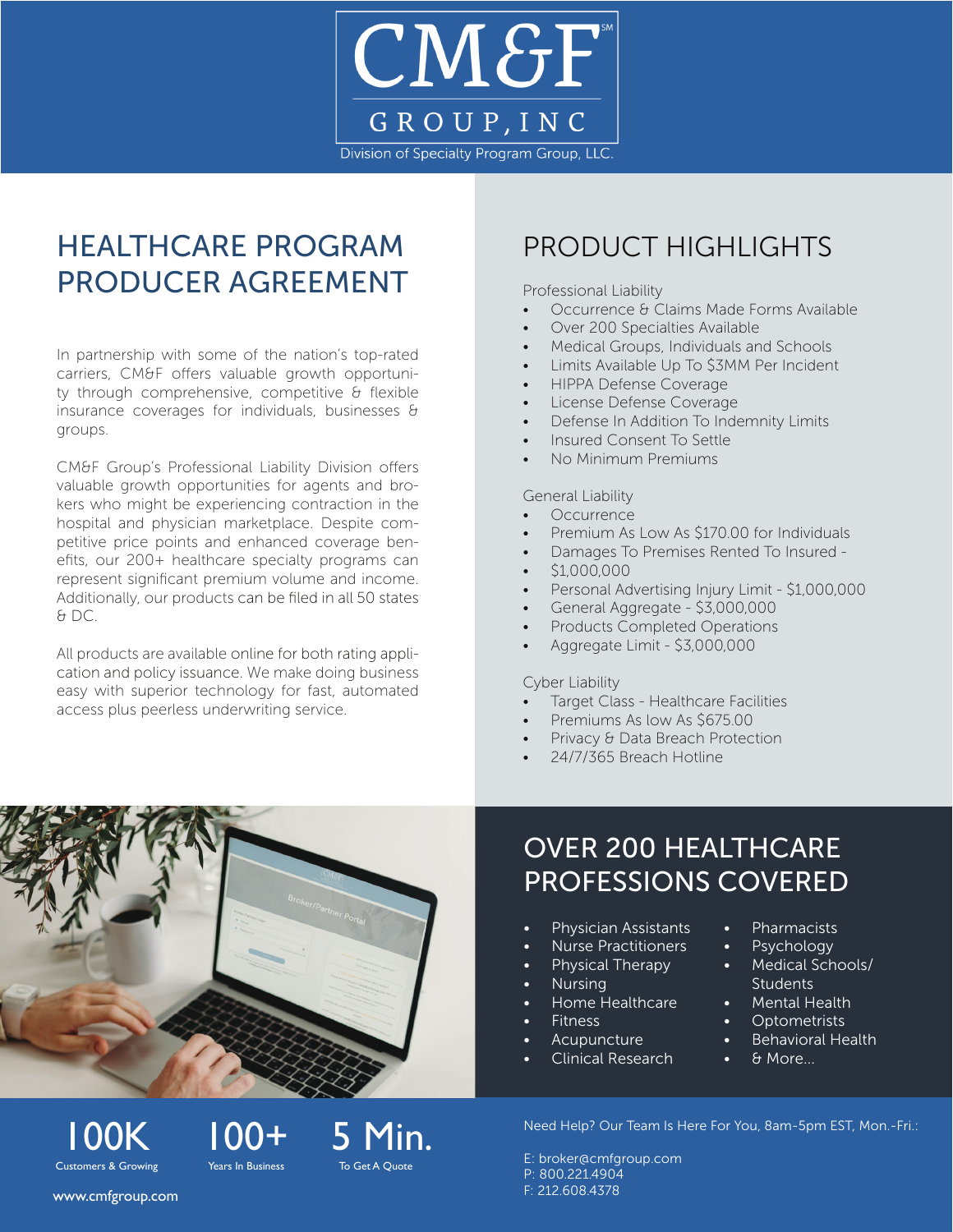

### **CM&F Group Healthcare Program Producer Agreement**

Thank you for your inquiry regarding our program for Healthcare Providers, Groups, Schools, and Clinical Research. This packet includes:

- $\mathbf{L}$ Producer Agreement
- $\mathbf{II}$ . Important Producer Information
- $III.$ Instructions for logging into your CM&F Broker Portal
- IV. Form For Submission

#### Producer Agreement L.

- Policies are best bound online at New/Renewal business in order to confirm coverage immediately.  $\circ$
- Upon approval of the client's application, policies become effective the date we receive premium payment  $\circ$ and the completed application, unless otherwise agreed.
- Policies will be sent directly to the insured but can be accessed electronically via your broker portal.  $\circ$
- All renewal bills are sent directly to the insured but can be accessed electronically via your broker portal.  $\circ$
- Agency / Broker commission will be 10% on all New and Renewal Business.  $\circ$
- Wholesaler commission will be 17.5% on all New and Renewal Business.  $\circ$
- Commissions are paid on a Monthly basis after your agency has written \$1,000 in Gross Premium.  $\circ$
- Included with your monthly commission check will be a list of insured's, policy numbers & effective dates.  $\circ$

For anyone that cannot bind online, Gross Premium Payments must be made to (Payments ONLY; please do not send applications here):

Regular Mail for Payment (can take a couple weeks to be received and processed): CM&F Group, Inc. PO Box 4040 Southeastern, PA 19398

Overnight/Priority Mail for Payment (can take up to a week to be received and processed): CM&F Group, Inc. 1085 Andrew Dr, Suite F West Chester, PA 19380

### II. Important Producer Information

- Please send all submissions to broker@cmfgroup.com or fax to 212.608.4378.  $\circ$
- For email follow-up or questions, e-mail broker@cmfgroup.com OR call your assigned underwriter directly.  $\circ$
- Payment to CM&F should always be made Gross unless otherwise agreed.  $\circ$
- All our product applications and premiums are available online at www.cmfgroup.com.  $\circ$

### III. CM&F Group Broker Portal

- o Keep an eye on your inbox! Once your agreement has been signed and received, you will receive an email with the subject "New CM&F Online Broker/Partner Portal Access" prompting you to create a password for your account.
- Direct link to Broker Access Portal: https://access.cmfgroup.com/broker/s/login/  $\Omega$
- Click here for the Broker Access Portal User Guide which goes through all the benefits of using this portal.  $\circ$ 
	- You will be able to produce quotes, bind policies, print certificates, renew expired policies, and send out a personalized link for providers to sign up for their own policies.
		- The Account Administrator will have the ability to create and add multiple users once they are in the  $\blacksquare$ Broker Access Portal.